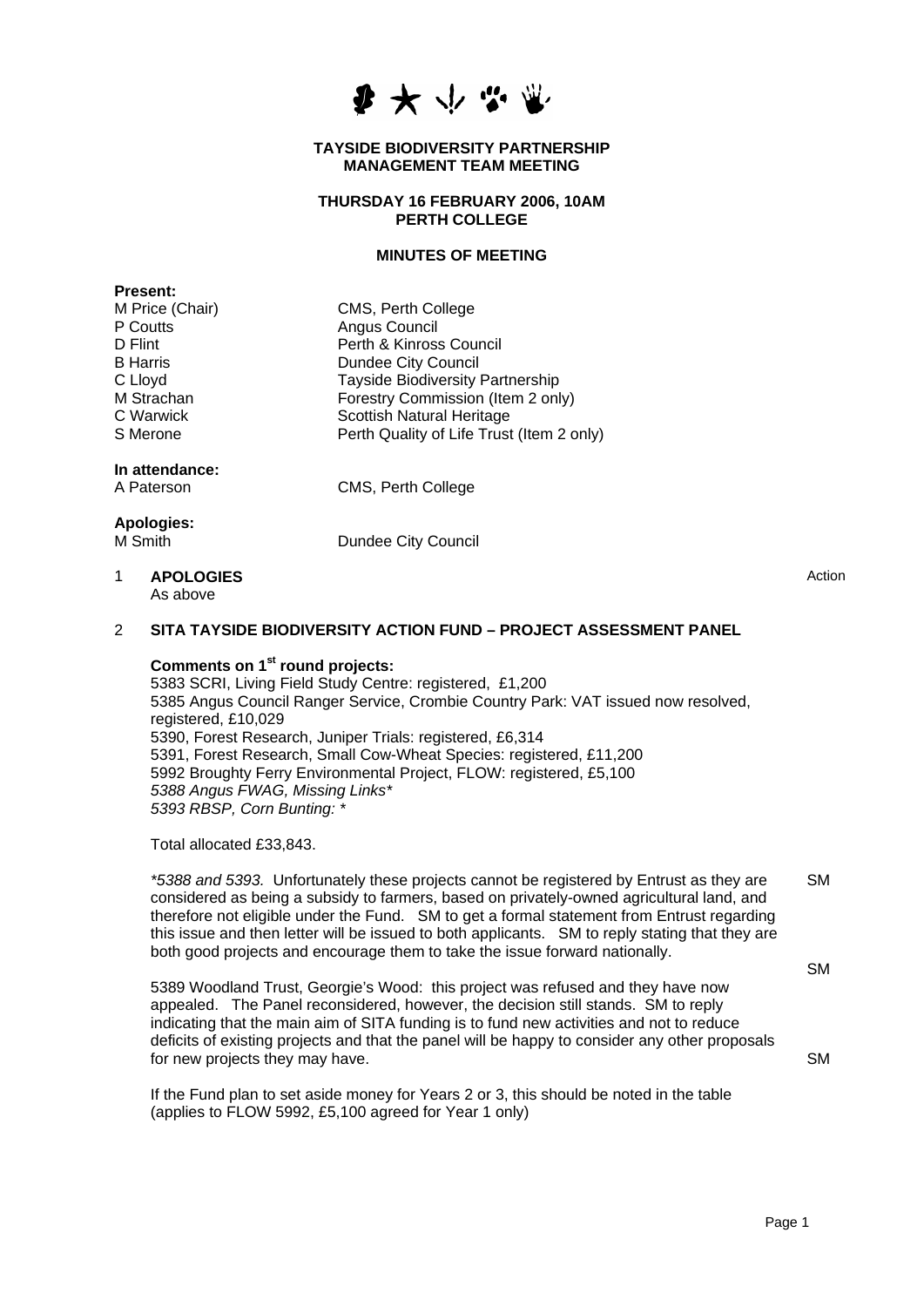## **Guidance Notes/Entrust**

| Once formal statement received from Entrust, the Guidance Notes must be updated (SM). It<br>now looks unlikely that we will be able to fund projects on privately-owned agricultural land.<br>SM to enquire as to how these types of issues are dealt with by SITA in England.                             | <b>SM</b><br>SM. |
|------------------------------------------------------------------------------------------------------------------------------------------------------------------------------------------------------------------------------------------------------------------------------------------------------------|------------------|
|                                                                                                                                                                                                                                                                                                            |                  |
| Guidance notes should also be updated regarding on-site physical conservation work<br>required.                                                                                                                                                                                                            | CL/<br><b>SM</b> |
| We should clarify with Entrust when they would be able to fund a project, eg project<br>feasibility/development/implementation/management or can they fund part (eq just<br>implementation.                                                                                                                |                  |
|                                                                                                                                                                                                                                                                                                            | SM.              |
| General note: We should ask SITA for details of projects that have already been<br>accepted so that we can see the types of successful projects                                                                                                                                                            |                  |
| <b>Press release</b>                                                                                                                                                                                                                                                                                       | CL/              |
| As the matter of funding allocation has been ongoing, no press releases have been<br>published as yet but when we do details of projects funded, amounts already allocated and<br>next round deadline to be included. Also include the fact that we can only support onsite<br>physical conservation work. | <b>SM</b>        |

Next deadline for funding is 21 April 2006, followed by the end of July 2006, October 2006 and January 2007. Money can be carried forward to next year if not fully allocated this year.

## **Project Assessment Panel, Round 2**

## **5451 Angus Council, Angus Woodland Enrichment Planting (Flowers for the Forest Project)**

The issue was raised of multiple sites, habitats and species. Number of sites is not a problem if a particular species is focused on, ie cluster sites around species. It was noted that half the sites are suitable for bluebells. It was questioned whether there was a reasonable chance that project would be successful, ie would the bulbs and plugs survive. Panel considered this as good project with good community involvement.

Ask applicant to resubmit a scaled-down proposal with soil and adjacency criteria (ie close to other habitats, so expanding habitats rather than creating new ones). We could consider funding the sites that most focus on bluebells (28 of 56) but encourage other species that would be part of that habitat.

*Recommendation: Reject, ask for resubmission* 

#### **5459 Angus Council Social Work and Health,**

**Beech Hill House Care Centre for older people (Creation of a garden – Angus)**  This is a resubmission but did not show any significant changes from the original submission. Ask them to resubmit, specifically for a project about bird nest boxes, **red** squirrel feeder stations, bat boxes & bird feed, and identify where they will be located in the garden and how much they will cost. Ask them if they can resubmit by 27 February, otherwise we will be glad to review it at the next round. P Coutts to discuss with them.

*Recommendation: Reject, ask for resubmission Priority – medium* 

#### **5460 Tay Ringing Group, Tay Reedbeds Management Project**

Important project for biodiversity in Tayside; currently an ownership issue over the Reedbeds between David Clark and Crown Estates, however, this should not affect this Ringing Project*.*  £1,890 to be awarded out of this year's funding. A condition of the grant is that they should

PC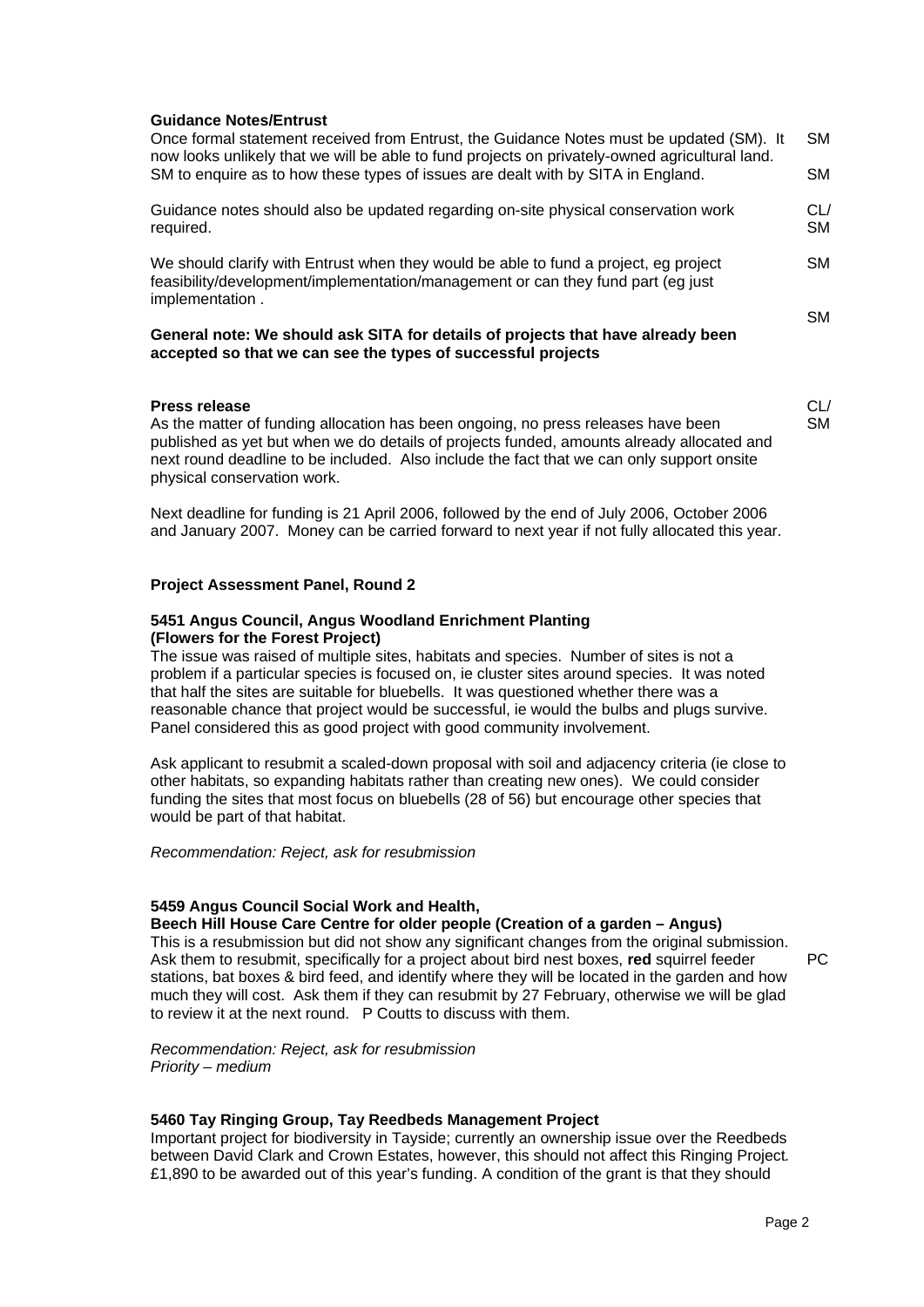report results to SNH, BTO, RSPB and to put on the NBN (National Biodiversity Network)

*Recommendation: Accepted, Y1 £1,890 Priority – High* 

## **5461 Tay Ringing Group, Save Tayside's Ring Ouzels**

The original project was Perth and Angus, now all in Angus. Accepted, on the condition that they report back all results to the Partnership and NBN. Need assurance that results will be provided to the landowner and form the basis of prioritised management actions. Encourage them to also contact Cairngorms LBAP for parts of project outwith our area

*Recommendation: Accepted, Y1 £1,065 Priority – High* 

#### **5462 RSPB, Tay Reedbeds Biodiversity Enhancement Project**

Would like to fund but with the following comments:

- what does the monitoring include? Is it complementary to the 5460 project?
- we would require them to put the results into NBN
- as a condition, they would need to comply with good practice on Control of nonnative vegetation.
- need to know which reedbeds this will cover and confirm that they have an agreement with the owner(s) that the work done will have long-term benefits (copy of the agreement required).
- results to be published on the NBN (CL to give SM details to include on letter) CL

CW to discuss this project with Denise Reid, who has been in touch with David Clark, the landowner **CW** 

*Recommendation: Accepted pending above, Y1 - £26,000 Priority High* 

#### **5463 Angus Adult Resource Centre (Angus Council) Lilybank Biodiverse Garden Project**

£6,686 has been applied for. Would like to accept the project on the condition that they get another 2 estimates for pond building. Recommend £6,000 (as the applicant is Angus Council, we cannot pay the VAT element).

*Recommendation: Accepted, Y1 £6,000 Priority medium* 

#### **5464 Butterfly Conservation (Scotland) Action for Tayside's Butterflies and Moths**

Project is survey-based but they do plan to do physical work once data collected. Atholl Estates is one site – MS indicated that the Forestry Commission may be able fund the survey and management plan (90% grant) for the woodland sites (3 out of 4) Separate applications would need to be made for each site; the landowner should apply on behalf of Butterfly Conservation. Ask Butterfly Conservation to get in touch with the Forestry Commission to see which sites could be funded. We cannot fund the other initial survey work (Small Blue)

Would see this as a priority project but given various issues, suggest speak to FC and indicate that we regret we are not be able to fund work relating to the small blue unless it leads to onsite physical conservation work.

*Recommendation: Rejected, Ask them to apply to Forestry Commission*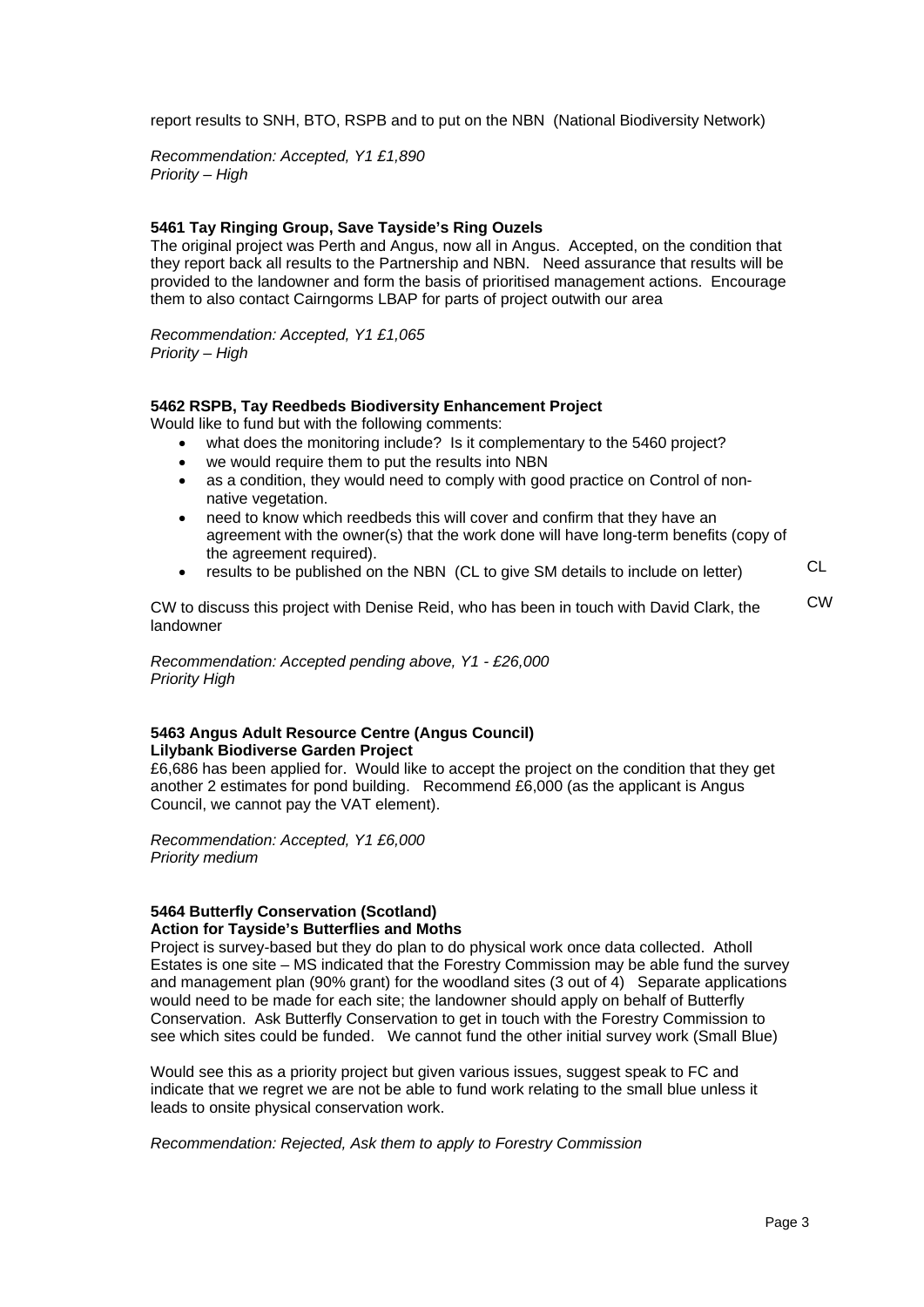## **5468 Sustain Dundee Dundee Habitat and Species Survey**

We cannot fund this project as there are multiple sites involved which are not identified, no physical work identified (collecting data, hiring consultant), and no equipment is being purchased. Entrust would be unable to register this project. In principle, agreed this was an important project, linked to community planning.

Decision - not able to fund but would encourage them to resubmit with another project possibly looking at specific sites and ask them to consult biodiversity officer on this. Need to know what the habitats are on the 37 sites. Conditions apply to each site. Need evidence of physical work, not just survey work to be carried out.

Advise them that 'on-site physical conservation work' is a requirement of Entrust and they should consider how they can combine this with implementing their management plan. CL/SM to agree on reply, giving positive encouragement.

A question was raised over the difference between this and ringing projects, as this covers consultant's time and no purchase of equipment, while the ringing projects are mainly for purchase of equipment, with volunteer time.

*Recommendation: Rejected, ask to resubmit if requirements can be met* 

## **5470 Perth and Kinross Countryside Trust, Veteran Tree Initiative**

SM met with them, they are working on pilot sites and within these sites will identify the sites and then costs. If can identify sites before 27 February, the project could go ahead but we don't have costs at the moment. Being asked for a proportion of a large project

Decision - defer project and ask them to resubmit for next round of applications, identifying sites and physical work.

Note: SNH funds the P & K Countryside Trust to around £100K

*Recommendation: Defer, ask to resubmit* 

## 3 **LOCAL BIODIVERSITY FUNDING**

A discussion took place regarding the possibility of SNH being able to contribute up to £10,000 to local Tayside biodiversity projects. This may be able to assist when projects do not meet the full Entrust requirements (eg funding for survey work). Various options were considered:

- Applicant could apply directly to SNH for funding i.e. for individual projects via SNH's grant application process
- The Partnership could apply for £10,000 funding from SNH to be used as a separate fund with defined criteria, eg for survey/monitoring projects. As the partnership is not a legal entity, PQLT may need to apply on its behalf. (However, P Coutts commented that the Partnership has separately applied for large sums before even though we do not yet have a constitution). The PQLT could apply for the funding which could be added to the TBAF.

CW to investigate options and advise the Partnership if this may raise concerns regarding double funding and also whether this could just be used for projects which have been considered by the fund and rejected due to surveying issue. If we are not able to apply for this fund, suggest putting note in guidelines stating that for certain aspects of projects which are not eligible for Entrust funding such as survey/feasibility studies, provide list of other funding sources which may be able to help. Applicants would need to apply via the normal SNH grant application process.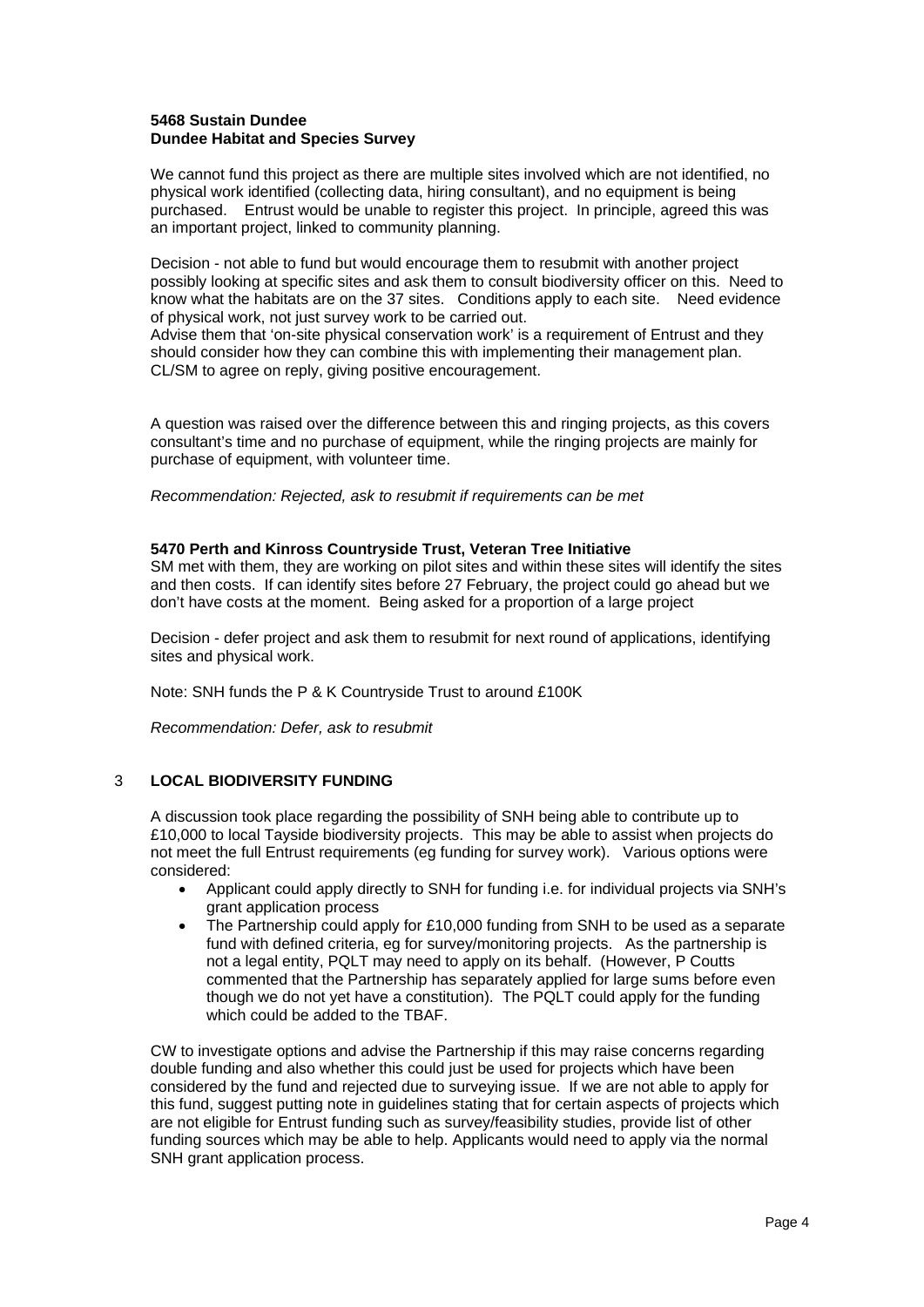## 4 **MINUTES OF LAST MEETING ON 3 NOVEMBER 2005**  Agreed

# 5 **MATTERS ARISING**

| ີ | <b>IVIA LENO ANIQUIU</b>                                                                                                                                                                                                                                                                    |     |
|---|---------------------------------------------------------------------------------------------------------------------------------------------------------------------------------------------------------------------------------------------------------------------------------------------|-----|
|   | • 4.16 Child Protection, in hand, CL following up                                                                                                                                                                                                                                           |     |
|   | 1 <sup>st</sup> tranche, DCC, 2 meetings have been held between the 3 Local Authorities, gone<br>$\bullet$<br>through action plan                                                                                                                                                           |     |
|   | • BARS – to be discussed at Steering Group Meeting                                                                                                                                                                                                                                          |     |
|   | Maps for TBAF, more or less now completed. MS to provide CD copies to CL for<br>$\bullet$<br>circulation                                                                                                                                                                                    | MS. |
|   | Open Spaces Assessment, PKC keen to get advice from Kindrogan/SNH on this, DF<br>$\bullet$<br>to make contact                                                                                                                                                                               | DF. |
| 6 | <b>WORK PROGRAMME/CO-ORDINATOR'S REPORT</b><br>CL reported that it had been a very busy year with many more general enquiries now coming<br>through. One of the major issues has been dealing with a higher volume of phone calls and<br>e-mails; CL passing on to Partners where possible. |     |

Comments on Work Programme:

- Management group reports/meetings, full allocation of days now used up. CL has taken this into consideration for next year and has included it as a separate item CL
- Develop and produce leaflets, TBP newsletter, website updates this also has to include the planning manual
- Building Better Biodiversity New programme for 2006 drafted and circulated at meeting, list discussed (copy attached)
- Funding newsletter done
- Work with Local Authorities, 10 days used, no more work with Local Authorities until end of year (except Tranche 1)
- Review of 1st tranche actions/BARS 10 days now used, no days left. CL has met with Local Authorities and Sub Group Leaders, draft is being pulled together for circulation to steering group and if ratified can be put onto BARS. Review of  $1<sup>st</sup>$ tranche a priority. Agree at next steering group meeting a timetable for getting 1<sup>st</sup> tranche reviewed and what comes out of today put in next work programme. Send out list of actions to steering group, get comments. For actions that we have difficulty getting agreement, put as a priority.

Priorities set at the last MG meeting to the end of February were reviewed:

- 1. Planning Manual not yet completed
- 2. Review of 1<sup>st</sup> tranche actions/BARS (aim to agree by end February 2006). Meeting was held with the 3 local authorities.
- 3. Steering Group meeting completed
- 4. SAPs and HAPs: get consultative drafts on website need to be brief and SMART (lower priority) – not progressed
- 5. Prepare new programme for 2006 'Building Better Biodiversity' series of seminars and workshops – draft programme circulated
- 6. Funding Newsletter January 2006 completed.
- 7. Work with local authorities 10 days;?
- 8. Next round of TBAF applications completed
- 9. Servicing of Sub Groups completed
- 10. Rangers' Networking Workshop (10 November 2005) completed.

## **Priorities for next 6 weeks (until end of March 2006) should be:**

- 1. Planning Manual (6 days)
- 2. Review of  $1<sup>st</sup>$  tranche
- 3 Annual report (to SNH mid-May) to include summary of achievements against work plan. We will also will need to report to SITA and can use this as a basis
- 4 TBAF funding applications (next deadline 21/4/06)

Need to see what the priorities are from the Steering Group and then look at work programme in detail. Circulate draft work programme to steering group after the Steering